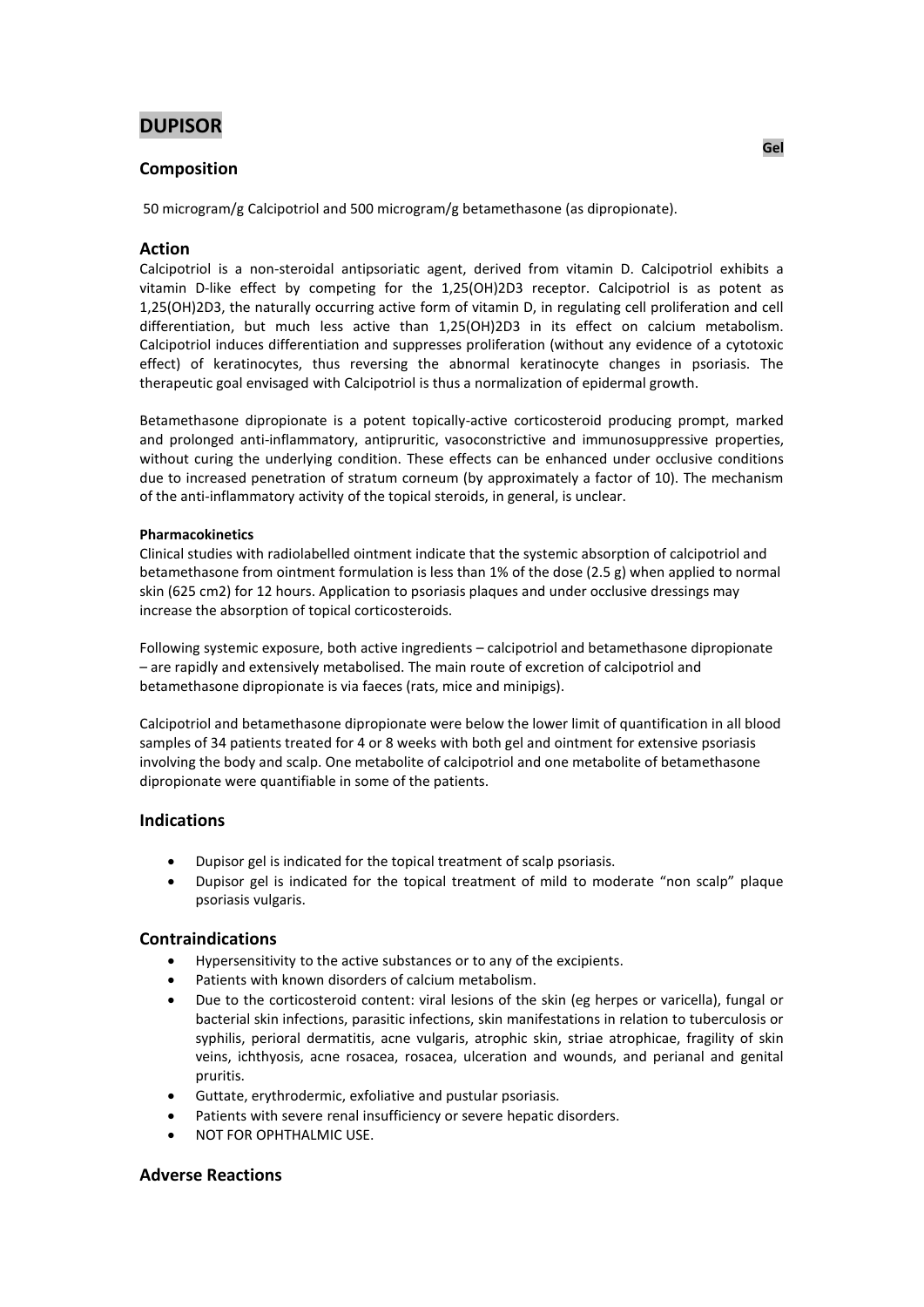data from clinical trials show that the only common adverse drug reaction is pruritus. The uncommon adverse events are burning sensation of the skin, skin pain or irritation, folliculitis, dermatitis, erythema, acne, dry skin, exacerbation of psoriasis, rash, pustular rash and eye irritation. These adverse events were all non-serious local reactions.

## Adverse events observed for Calcipotriol and betamethasone are provided below.

### *Calcipotriol*

Potential adverse events include application site reactions, pruritus, skin irritation, burning and stinging sensation, dry skin, erythema, rash, dermatitis, eczema, aggravation of psoriasis, photosensitivity, transient changes in skin pigmentation and allergic and hypersensitivity reactions including very rare cases of angioedema and facial oedema. After topical use, systemic effects, causing hypercalcaemia or hypercalciuria may appear very rarely.

### *Betamethasone*

This product contains a potent corticosteroid.

Local reactions can occur after topical corticosteroid use, especially during prolonged application, including skin atrophy, telangiectasia, striae, folliculitis, hypertrichosis, perioral dermatitis, allergic contact dermatitis, depigmentation and colloid milia. When used for the treatment of psoriasis, there may be the risk of generalized pustular psoriasis. There may be a risk of rebound when discontinuing long term treatment with corticosteroids.

Systemic effects due to topical corticosteroids are rare in adults, however, they can be severe. HPA suppression, hypercalcemia, cataract, infections, impact on the metabolic control of diabetes mellitus and increase in intra-ocular pressure can occur, especially after long term treatment. Systemic effects occur more frequently when applied under occlusion, when applied on large areas or during long treatment.

## **Warnings and Precautions**

FOR EXTERNAL USE ONLY

Treatment of more than 30% of the body surface should be avoided.

Uncommon local adverse reactions (such as eye irritation or irritation of facial skin) were observed when the drug was accidentally administered in the area of face, or accidentally to the eyes or conjunctives. The patient must be instructed in correct use of the product to avoid application and accidental transfer to the face, mouth and eyes. Hands must be washed after each application to avoid accidental transfer to these areas.

When treating psoriasis with topical corticosteroids, there may be a risk of generalized pustular psoriasis or of rebound effects when discontinuing treatment. Medical supervision should therefore continue in the post-treatment period.

The gel contains a potent WHO group III steroid and concurrent treatment with other steroids must be avoided. Adverse effects found in connection with systemic corticosteroid treatment, such as adrenocortical suppression or impact on the metabolic control of diabetes mellitus, may also occur during topical corticosteroid treatment due to systemic absorption. Application under occlusive dressings should be avoided since it increases the systemic absorption of corticosteroids.

Application on large areas of damaged skin or on mucous membranes or in skin folds should be avoided since it increases the systemic absorption of corticosteroids. Skin of the face and genitals are very sensitive to corticosteroids. These areas should only be treated with weaker corticosteroids.

The gel should be applied to the affected areas of the scalp once daily for up to 4 weeks, and to other affected areas of the body for up to 8 weeks. After this period the gel may be used according to need under medical supervision. With long-term use there is an increased risk of local and systemic corticosteroid undesirable effects, including hypothalamic pituitary adrenal (HPA) axis suppression.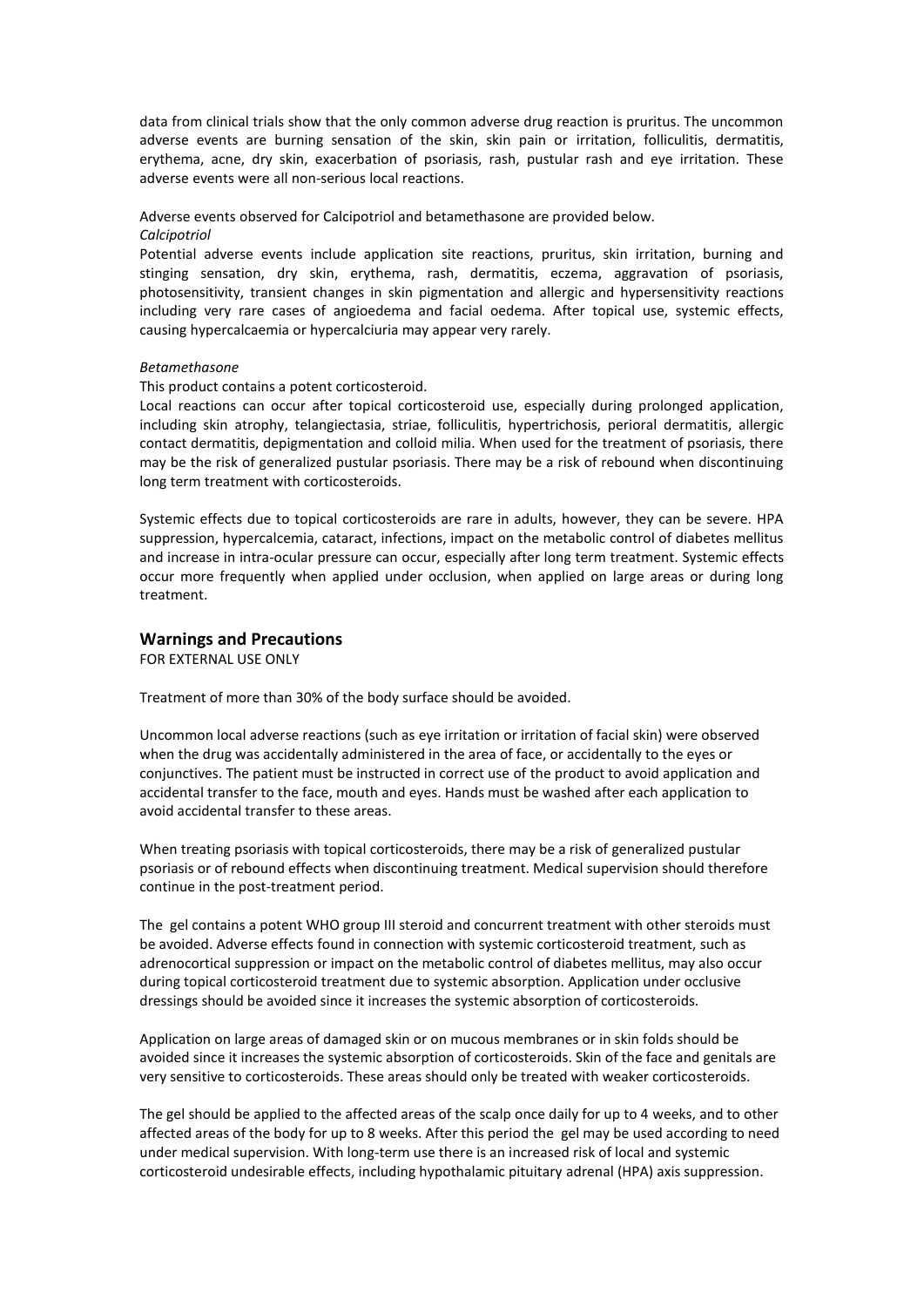The treatment should be discontinued in case of undesirable effects related to long-term use of corticosteroid. There may be a risk of rebound when discontinuing long-term treatment with corticosteroids. Medical supervision should therefore continue in the post-treatment period.

There is no experience with concurrent use of other anti-psoriatic products administered systemically or with phototherapy.

When lesions become secondarily infected, they should be treated with antimicrobiological therapy. However, if infection worsens, treatment with corticosteroids should be stopped.

Due to the content of calcipotriol, hypercalcemia may occur if the maximum weekly dose (100 g) is exceeded. Serum calcium is, however, quickly normalized when treatment is discontinued. The risk of hypercalcemia is minimal when the recommendations relevant to calcipotriol are followed.

The stability of calcipotriol in sunlight and UV light has not been demonstrated. No clinical trials have been conducted with calcipotriol-containing products where there is a particularly high potential to be exposed to high levels of UV radiation. In addition, the phototoxic effects of the gel have not been studied in psoriasis patients. Therefore, treated skin areas should be protected from sunlight and UV light (using physical covering and/or sunscreens), particularly where exposure may be considerable for reasons such as occupation.

#### **Pregnancy**

There are no adequate data from the use of the gel in pregnant women. The gel should only be used during pregnancy when the potential benefit clearly outweighs the potential risk.

Studies of corticosteroids in animals have shown reproductive toxicity (cleft palate, skeletal malformations). Long-term oral administration of corticosteroids in rats has been shown to prolong gestation and make labour more difficult and prolonged. A reduction in postnatal survival and growth was observed in the offspring of these rats. Studies of Calcipotriol in animals have shown an increase in the incidence of skeletal variations in rats (wavy ribs, extra ribs, incomplete development of skull bones) at oral doses of 18mg/kg/day and in rabbits (reduced skeletal ossification) at oral doses of 36mg/kg/day. The relevance of these findings for humans is unknown.

#### **Impairment of Fertility**

Possible effects of betamethasone in combination with Calcipotriol on fertility have not been investigated in animals. Studies of the oral administration of Calcipotriol in rats have shown no impairment of fertility.

#### **Nursing Mothers**

Betamethasone is excreted into breast milk. It is unknown if topical application of the gel could result in sufficient systemic absorption to produce significant quantities of this corticosteroid in human breast milk. There are no data on the excretion of Calcipotriol in breast milk.

Caution should be exercised when prescribing Dupisor Gel to breast-feeding women. Application of Dupisor gel to the breast area should be avoided. Dupisor gel should only be used during lactation if the potential benefits clearly outweigh the potential risks.

NOTE: In order to avoid possible direct ingestion by infants, Dupisor gel should not be applied to the chest area of breast feeding women. After applying Dupisor gel to her skin, mothers should wash their hands thoroughly prior to handling her infant child.

### **Use in Children**

Dupisor gel is not recommended for use in children and adolescents below 18 years of age as the safety and effectiveness of Dupisor gel in this population has not been established.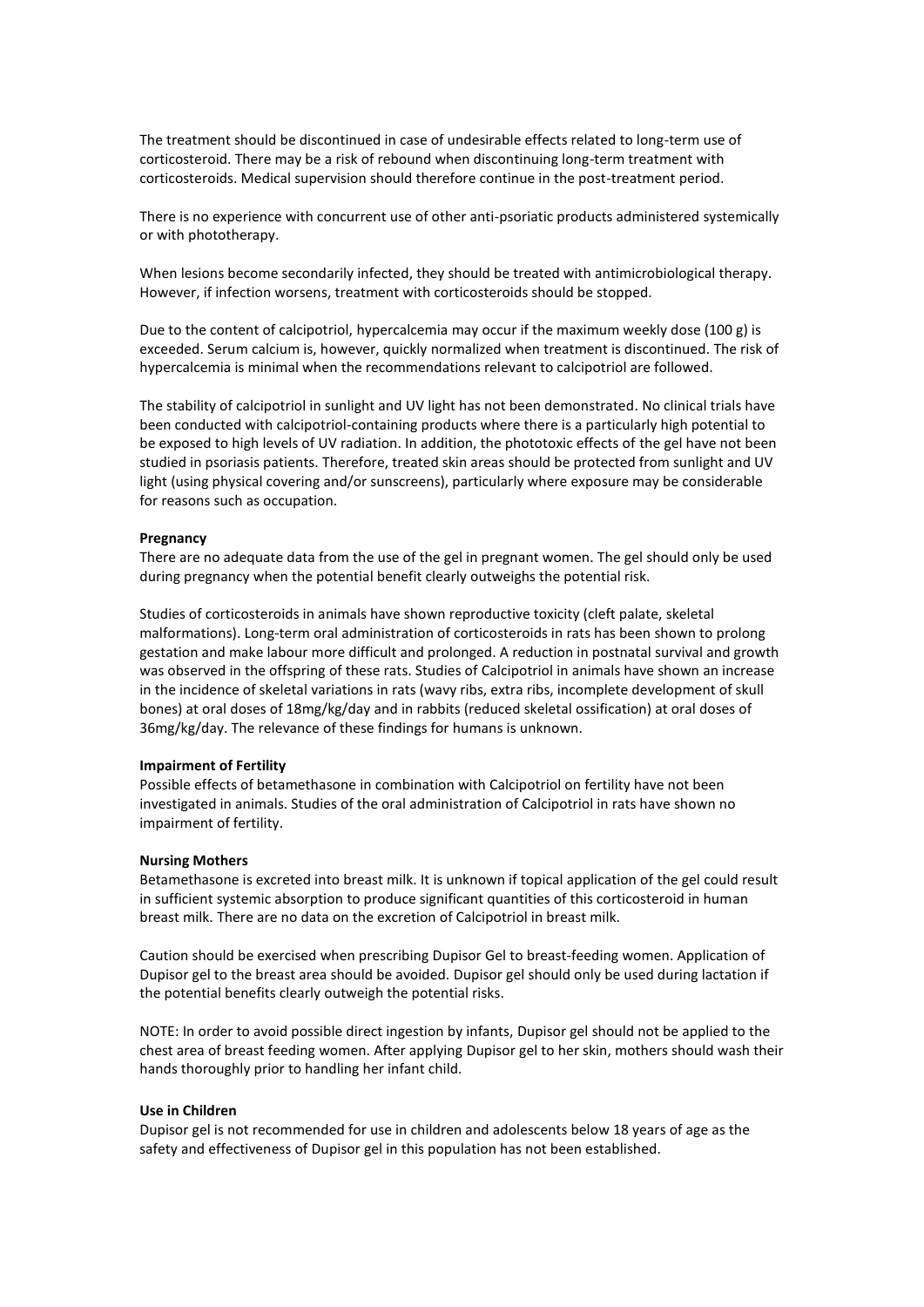#### **Renal Impairment**

Safety has not been established in patients with renal impairment. Is contraindicated in patients with severe renal impairment.

#### **Hepatic Impairment**

Safety has not been established in patients with hepatic impairment. Is contraindicated in patients with severe hepatic impairment

#### **Effects on Laboratory Tests**

There are no data available on the effects of Dupisor on laboratory tests.

### **Dosage and Administration**

Dupisor Gel is indicated FOR TOPICAL USE ONLY and NOT FOR OPHTHALMIC USE.

All psoriasis-affected areas treated with Dupisor should be, where possible, protected from direct sunlight and UV-light with items of clothing. Topical Calcipotriol should only be used with UV radiation if the physician and patient consider that the potential benefits outweigh the potential risks. The potential phototoxic effects of Dupisor over long term exposure have not been fully investigated.

#### **Adults:**

Dupisor gel should be applied to affected areas once daily. The recommended treatment period is for 4 weeks for scalp areas and 8 weeks for non-scalp areas. After this period, Dupisor gel may be used according to need under medical supervision. There is experience with intermittent courses of Dupisor gel up to 52 weeks.

When using calcipotriol containing products, the maximum daily dose should not exceed 15 grams and the maximum weekly dose should not exceed 100 grams. The total body surface area treated with calcipotriol **should not exceed 30%**.

In order to achieve optimal effect, it is recommended that the hair and affected areas of the skin are not washed immediately after application of Dupisor gel. Dupisor gel should remain on the affected area during the night or during the day.

*If used on the scalp*: All the affected scalp areas may be treated with Dupisor gel. Usually an amount between 1 g and 4 g per day is sufficient for treatment of the scalp (4 g corresponds to one teaspoon).

#### **Children:**

Dupisor gel is not recommended for use in children and adolescents below the age of 18 years.

### **Overdosage**

Use at more than the recommended dose may cause elevated serum calcium, which rapidly subsides when treatment is discontinued. In such cases, the monitoring of serum calcium levels once weekly until the serum calcium returns to normal levels is recommended.

Excessive prolonged use of topical corticosteroids may suppress the hypothalamic pituitary adrenal axis (HPA), resulting in secondary adrenal insufficiency, which is usually reversible. In such cases symptomatic treatment is indicated.

In case of chronic toxicity the topical corticosteroid treatment must be withdrawn gradually. It has been reported that due to misuse one patient with extensive erythrodermic psoriasis treated with 240 g of Dupisor gel per week (maximum recommended dose is 100 g per week) for 5 months developed Cushing's syndrome and after abruptly stopping treatment, developed pustular psoriasis.

### **Storage**

Store below 25°C. Do not refrigerate. Medicines should be kept out of the reach of children.